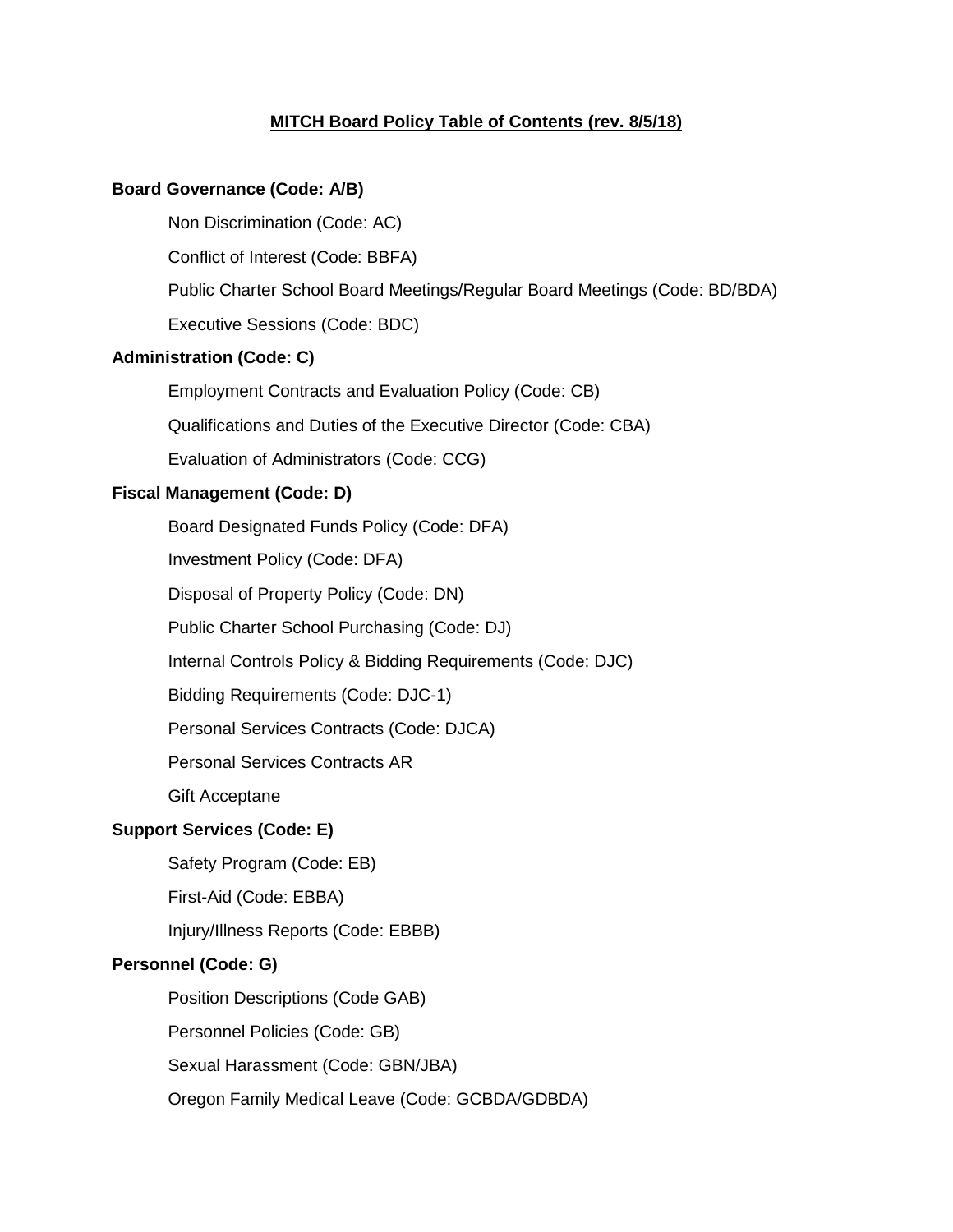Criminal Records Checks/Fingerprinting (Code: GCDA/GDDA) Criminal Records Checks/Fingerprinting (Code: GCBDA/GDBDA -AR) Evaluation of Staff (Code: GCN/GDN) Discipline and Dismissal of Licensed Staff (Code: GCPD) Discipline and Dismissal of Licensed Staff (Code: GCPD - AR)

### **Instruction (Code: I)**

Electronic Communications System (Code: IIBGA) Field Trips and Special Events (Code: IICA) Drug, Alcohol and Tobacco Prevention, Health Education (Code: IGAEB) Education Records/Records of Students with Disabilities (Code: IGBAB/JO)

# **Students (Code: J)**

Equal Educational Opportunity (Code: JB) Service Animal Policy (Code: JBB) Student Absences and Excuses (Code: JED) Student Rights and Responsibilities (Code: JF/JFA) Student Conduct (Code: JFC) Personal Electronic Devices and Social Media (Code: JFCEB) Harassment/Intimidation/Bullying/Cyberbullying/ First Aid - Infection Control (Code: JHCCA) Directory Information Policy (Code: JOA) Use of Tobacco, Alcohol or Drugs (Code: JFCG/JFCH/JFCI) Weapons in the Schools (Code: JFCJ) Threats of Violence (Code: JFCM) Student Discipline (Code: JG) Corporal Punishment (Code: JGA) Use of Restraint and Seclusion (Code: JGAB) Suspension (Code: JGD) Discipline of Students with Disabilities (Code: JGDA/JGEA) Expulsion (Code: JGE) Reporting of Suspected Abuse of a Child (Code: JHFE)